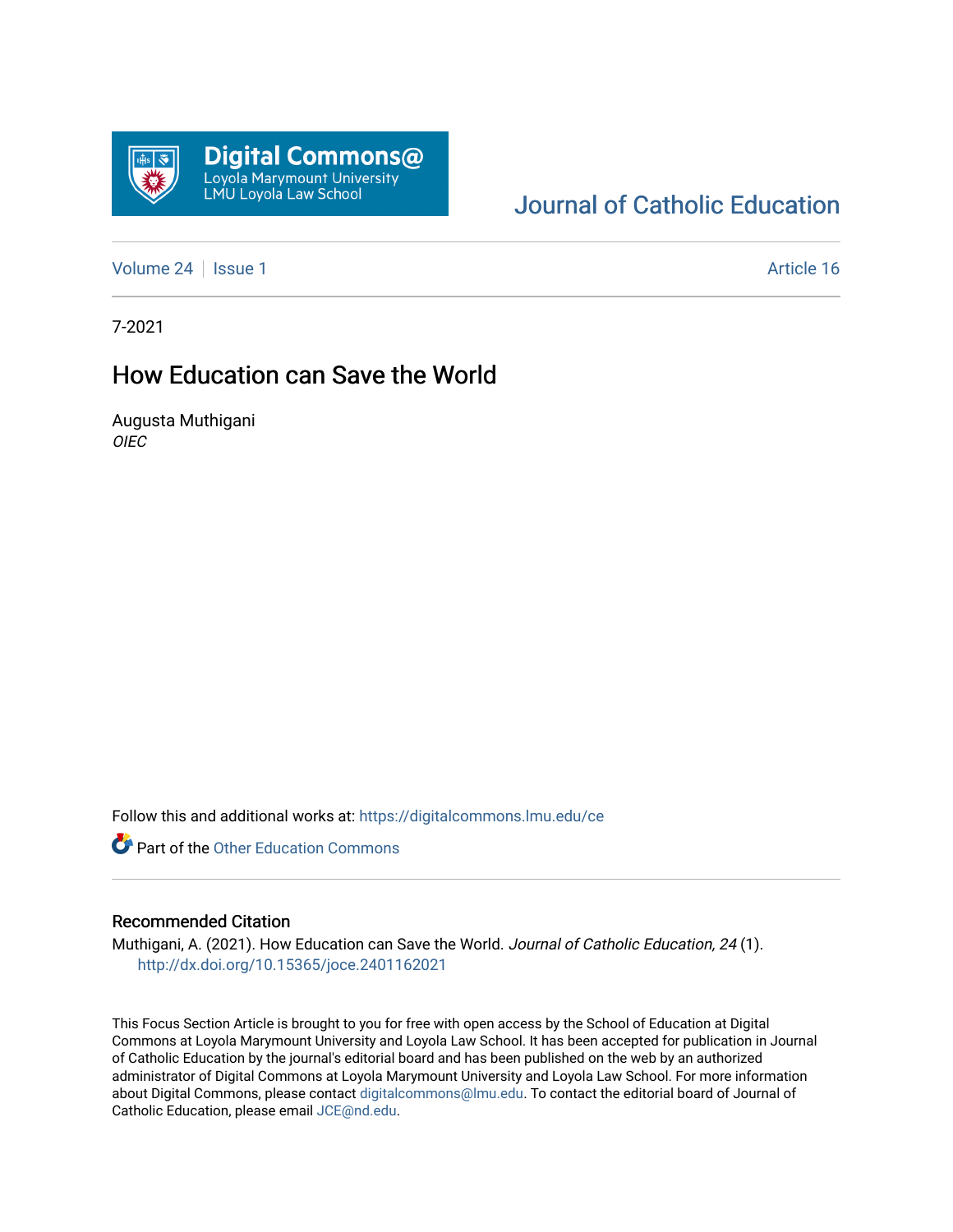*Journal of Catholic Education* Spring 2021, Volume 24, Issue 1, 262-[269](#page-8-0) This work is licensed under CC BY 4.0.  $\left(\overline{\mathbf{e}}\right)$ <https://doi.org/10.15365/joce.2401162021>



# **How Education Can Save the World**

Augusta Muthigani<sup>1</sup>

**Abstract:** While issues faced by Catholic schools around the world depend on local context, a number of common challenges are often encountered globally. This article considers eight such challenges: (1) the decline in the depth of faith and values; (2) an inadequate number of clergy and religious serving in schools; (3) a changing scenario for teaching personnel; (4) a changing face of families; (5) ethical and religious pluralism; (6) inadequate child safety mechanism; (7) lack of research, data and documentation; and finally (8) the need for catholic Schools to reach the socio-economically marginalized. Based on an analysis of these challenges, the article suggests step that Catholic schools can take to meet those challenges. The article is adapted with minor modifications from an address at the opening session of the OIEC World Congress held in New York in June 2019.

W<sub>ww</sub> e are privileged to be here today to represent Catholic school networks from around the world. There are over 200,000 Catholic schools worldwide serving millions of children and young people from various backgrounds. Our types of schools range from poor and rural to well-resourced city schools and many in between.

We endeavor to provide holistic and quality education at all levels from early childhood to universities. Additionally, there are many non-formal education sites that enable many young people to acquire vocational skills that support their socio-economic needs. These are mostly youth who did not excel academically for higher education, and therefore for securing their livelihood. Our sites help in giving them a sense of dignity and enable them to make a positive contribution to the society.

<sup>1</sup> President, OIEC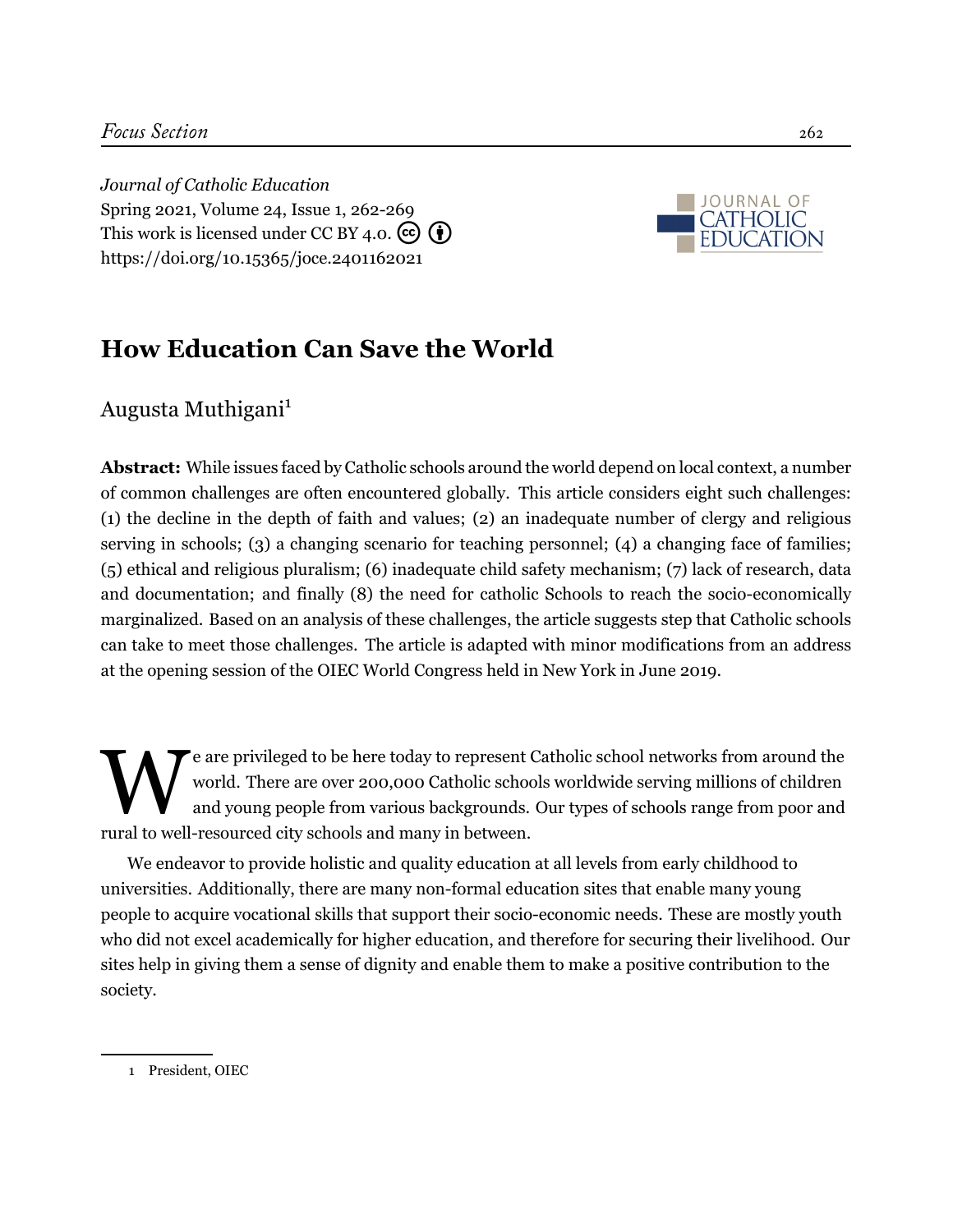## But what holds us together as the largest global network of Catholic schools?

- 1. It is our faith, values, and principles that are encapsulated within us and our school communities. Specifically, our faith, our values, and educational principles are drawn from the Gospels, the social teaching of the Church, and key Vatican documents. Our vision and mission spring from the same faith, values, and documents.
- 2. It is our commitment to reach out through education to the "ends of the earth" (Matthew 28:19-20) as mandated by Christ for the salvation of all people.
- 3. It is our ability to accommodate those who are different from us in faith and social status.
- 4. It is our common values, including unconditional love, justice and mercy, service, and sacrifice and care.
- 5. It is our shared understanding of children as our main focus and a core responsibility in terms of their safety, ability to learn, grow and thrive to their optimum potential when under our guardianship.

This is in line with the Vatican Council's declaration Gravissimum Educationis (Paul VI, 1965), which emphasizes "the harmonious development of physical, moral and intellectual abilities aimed at the gradual maturation of a sense of responsibility, the conquest of true freedom; positive and prudent sex education…." and educating to fraternal humanism—building a civilization of love, 50 years after *Populorum Progressio* ([Paul VI](#page-8-1), [1967\)](#page-8-1).

As we commence this conference, I feel it is important to place our vision and mission at the center of our reflections and discussions. This mission is to "nurture pupils and students in their lifelong journey in faith and help them develop as mature people empowered to shape and enrich the world by living the Gospel of Jesus Christ in their everyday lives"([Paul VI](#page-8-2) , 1965, pp. 729-730).

This mission statement ought to inform our reflections over the coming three days in terms of:

- 1. How well we are doing?
- 2. Where can we do better? And
- 3. How can we continue to learn from our past experiences and from one another?

We have to acknowledge that Catholic schools generally have lived up to this mission. Our schools serve children and youth from all backgrounds, faith, culture, ethnicity, color, and socio-economic status, especially in areas of greatest need: they focus on the integral development of a person. We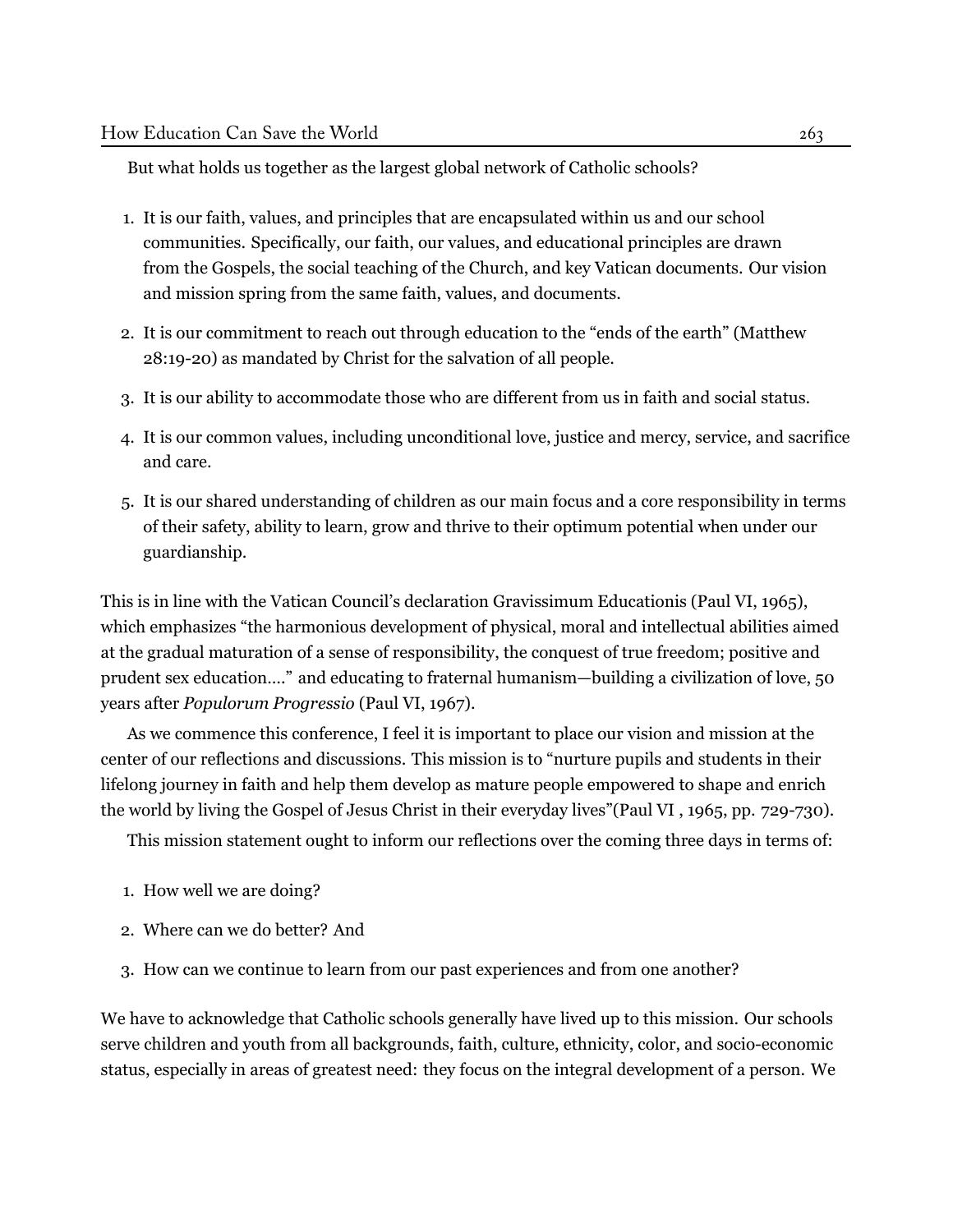have witnessed graduates from our schools come through as successful leaders in all fields whose faith and character is evident in their operations.

Yet we also need to be open to accepting where we have fallen short—where we have not placed children and their needs at the center of our work, where we have protected reputation over safety, where we have over-emphasized the academic to the expense of the holistic development of the child.

## **Challenges Affecting Provision of Catholic Education**

At this juncture, let me explore some of the challenges that I think we should be conscious of as a network, reflect on, and act on. These challenges include but are not limited to the following.

#### **Decline in the Depth of Faith and Values**

This may be attributed to casual uptake of catechism, spiritual exercises, negative influences of the media and technology, certain legal and policy provisions, social dynamics that contradict our Church teachings, and competing demands of life even for children, young people, teachers, and parents. Therefore, it is becoming challenging for children to be effectively nurtured in faith, values, and character.

How do we as a network of Catholic schools re-strategize so that we turn this challenge into an opportunity for the furtherance of Catholic education?

Consider purposeful and targeted on-going formation in faith of parents and teachers in order that they be able to nurture children in the Catholic faith. This calls for more and well–trained faith mentors. Could we consider a role for teachers as faith mentors, as they spend extensive time with children?

## **Inadequate Number of Clergy and Religious Serving in Schools**

Many years back, the number of clergy and religious personnel working in Catholic schools was significantly higher. Their presence and impact was felt. Many children and young people modelled their lives from these religious people. Most of us here are a product of their work.

Currently, in some parts of the world, the number of the religious are decreasing. For instance, as of 2014, Europe had experienced a decrease in vocations of 48%, while North America has seen a decrease of 27%. This means that there are fewer clergy and religious available to provide Catholic education in schools.

On the other hand, Africa has seen the number of sisters grow by 93%, Diocesan priests by 354% and Brothers by 61%. Yet, though the vocations are high, the apostolic work of religious and clergy in this part of the world has diversified from education and health to professional careers including bankers, lawyers, engineers, doctors, and social workers and medical fields among others. These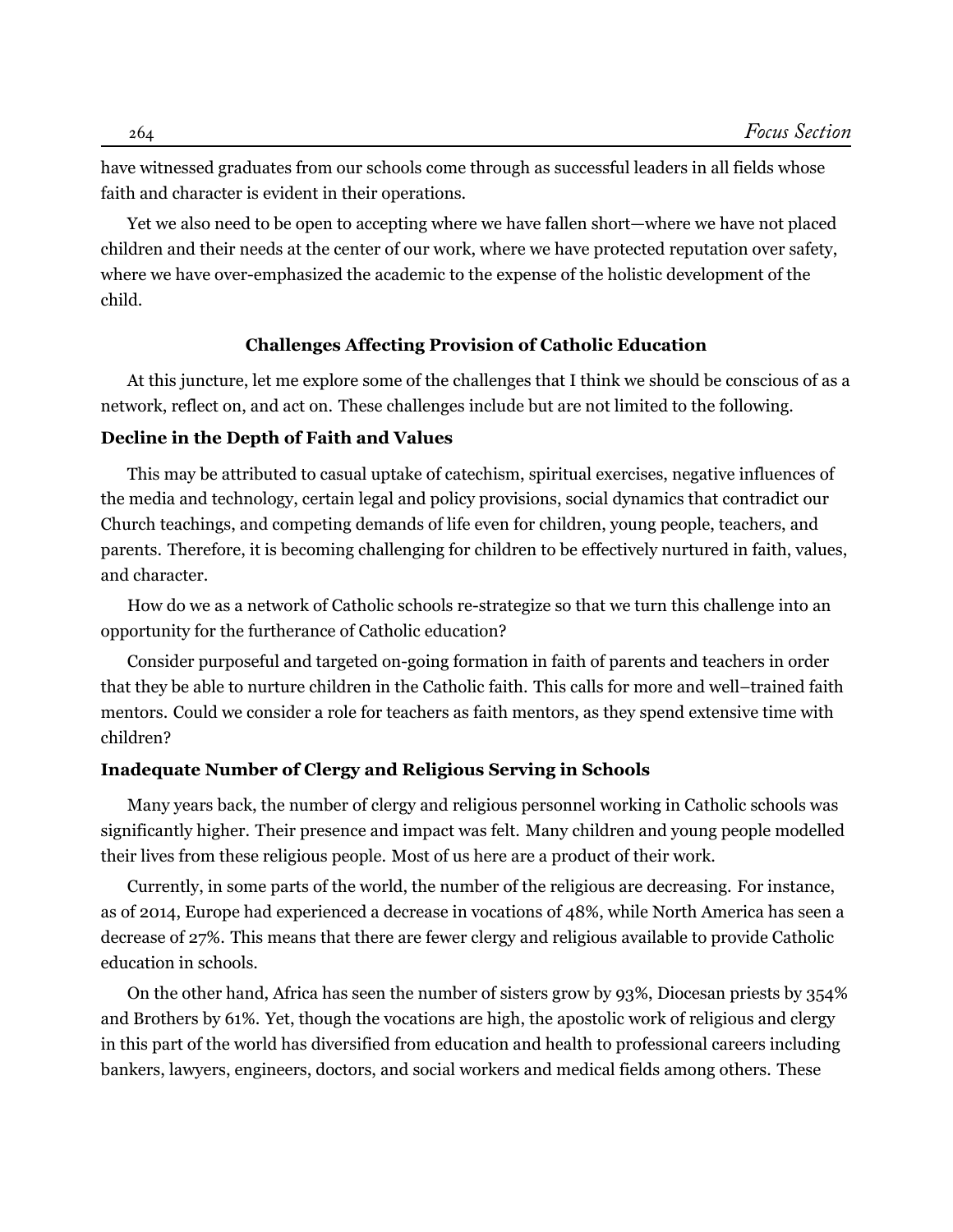were a reserve of lay people previously. Engagement in such careers by clergy and religious helps to meet the expanding functions of Dioceses and congregations. But there are fewer clergy and religious working with children and youth in schools.

Let us remember that the mission of Catholic education is what has given us a cutting-edge in education worldwide. Since quality human capital is key in the furtherance of Catholic education, how can we close the gap that has been left by the decreasing numbers of clergy and religious available for the school apostolate? I see an opportunity in giving deep formation in Catholicism and spirituality to committed lay people who undertake faith formation and leadership courses, while continuously mentoring them to sustain the provision of Catholic education. I believe the Catholic schools network is capable of facilitating this worldwide.

## **Changing Scenario for Teaching Personnel**

We are witnessing in many parts of the world a much younger generation of teachers whose teaching is a job rather than a calling. Besides, they have limited faith and character formation. In government-aided schools, the teacher's mandate is more secular and academic with minimal faithfocused programs. Furthermore, teaching in many parts of the world has lost its glamour and status in society.

How well prepared are these teachers, not only in the ethos of particular schools, but also in pedagogy and teaching? What can we, as a network of Catholic educators, do "to develop an educational plan that promotes the reasons for cooperation" with parishes and those in the vineyard of Christ? (Congregation for Catholic Education, 2017, no. 1.6)

Our schools need personnel that will continue to provide an education centered on holistic development, particularly for those experiencing conflict, abuse, discrimination, and unmet basic needs. How then can we use our network to restore the status of teachers as faith and character mentors? How can we use the niche of Catholic schools to reclaim the social status of teaching as a calling and profession?

#### **Changing Face of Families**

The modern family is evolving with demands that present problems of decreasing parental engagement as the primary educators and caregivers of their children. These changes are due to socio-economic challenges and associated work demands, increasing one-parent or blended families, child or grandparent-headed families, as well as the erosion of positive traditional cultural values that served as glue to families' values around bringing up children.

This is heavily impacting the role of school administrators and teachers in schools who have to supplement the role of parents, as well as parents and guardians who sacrifice so that their children receive the best at home and in school.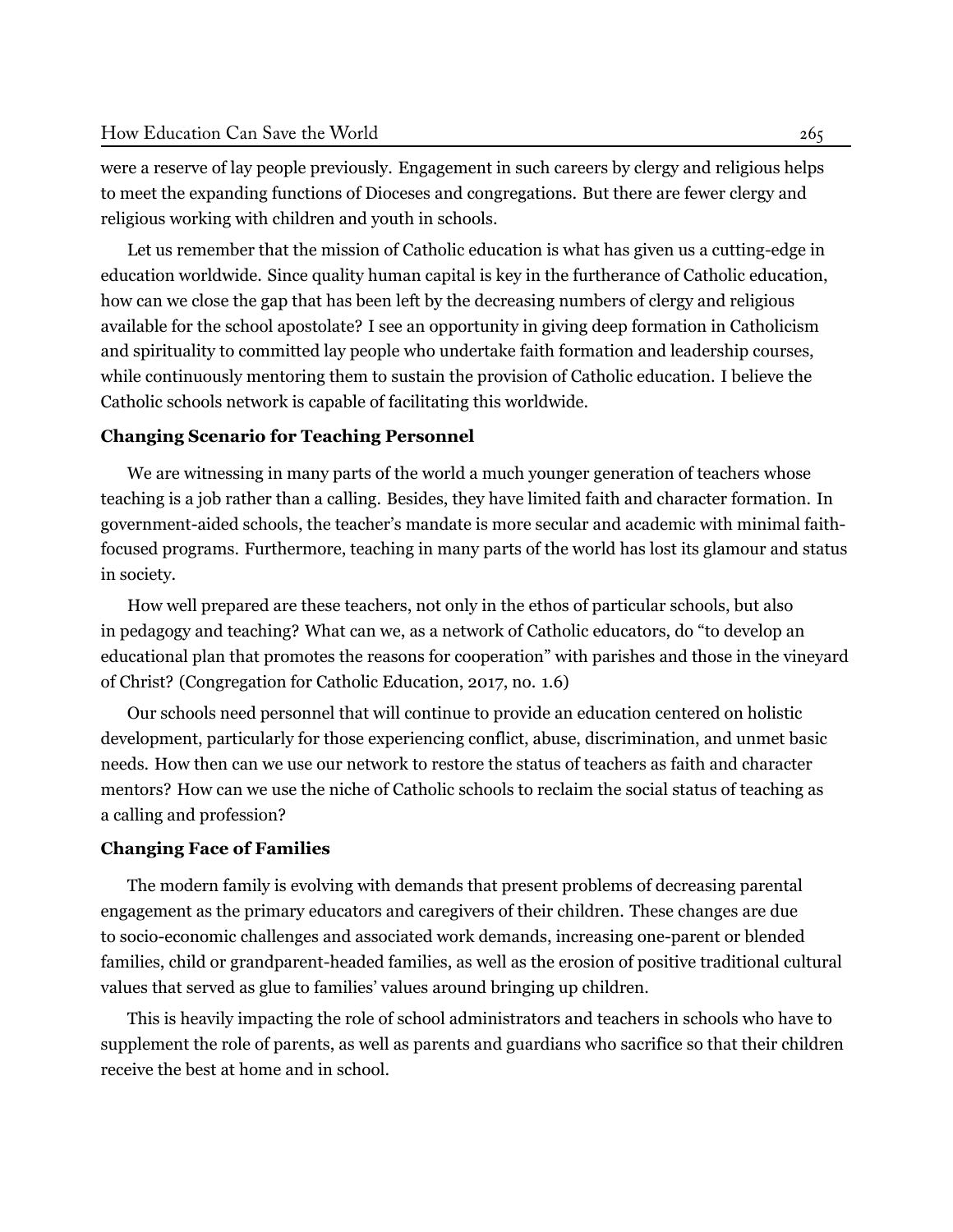"Educational and academic institutions wishing the person at the center of their mission are called to respect the family as the first natural society and to put themselves at its side, in line with a correct understanding of subsidiarity" (Congregation for Catholic Education, 2017, no. 2.9). What opportunities exist for us as a network of Catholic schools to support families in distress and sustain effective parenting of children and young people in schools, since the Church has a strong concern for the wellbeing of the family unit? How should we consider school-focused family life and parenting programs that focus more on holistic formation of children?

#### **Ethical and Religious Pluralism**

In the world today, citizens of different traditions, cultures, religions and worldviews co-exist every day, often resulting in misunderstandings and conflicts. It is the duty of the Catholic church to proclaim the cross of Christ as the sign of as the source of all Grace. ([Congregation](#page-8-3) [for Catholic Education,](#page-8-3) 2017, no. 3.11)

Education to fraternal humanism can address the misunderstanding that arises as a result of difference in beliefs and views.

How can our network of Catholic schools confront the challenges of radicalization, religious divide, ethnic and racial strife, political animosity, and socio–economic poverty? How can our educational institutions be accommodative to all while preserving their distinctive Catholic character? How can we minimize the gaps between North and South so that we learn from each other?

Consider our responsibility to provide formation for an appropriate culture of dialogue between and among the cited and other divides. This responsibility calls for transformative and transrelational leadership that models the values of continuity, freedom, equality, sharing, consistency, peace, and common good. I believe that some of us here have implemented such programs and would be willing to share.

#### **Inadequate Child Safety Mechanism**

The issue of safety needs to be prioritized by Catholic schools. We cannot ignore the problems the Church is facing today. We need to enhance our efforts in this area, so that children experience the "fullness of life" (John 10:10) in Catholic schools. What can our network of Catholic schools do to make our schools centers of holistic pastoral care and humanism in which the values of care, justice, respect, freedom, human (child) rights, and responsibility upheld and lived, where children are safe, happy, and thriving?

Consider mounting whole school community safe and protective environment programs in which every member plays his/ her rightful role to contribute to the holistic wellbeing of all members of the school community.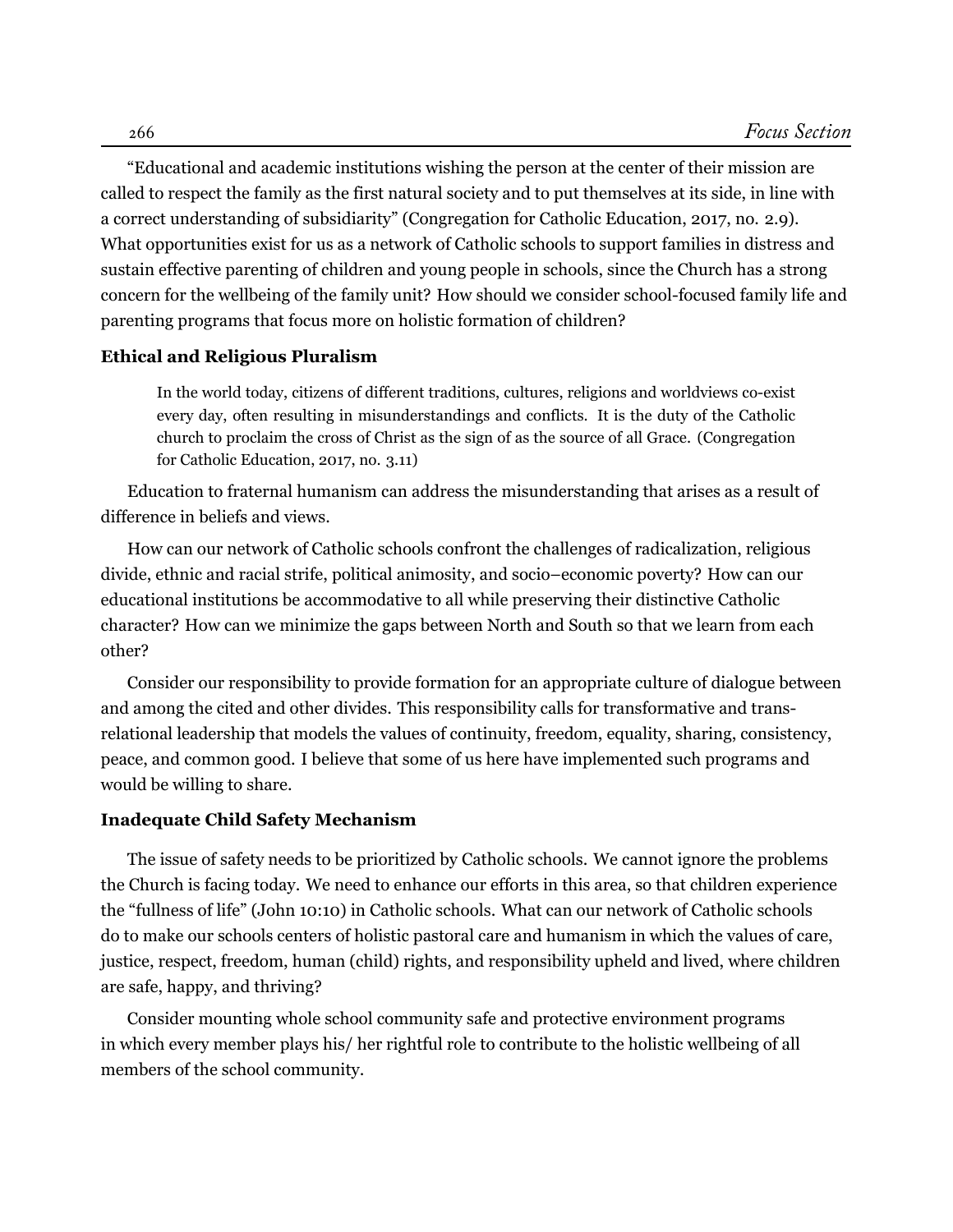#### **Research, Data and Documentation**

I know that all our schools are doing a lot to effectively deliver Catholic education to our children and youth, yet data is not comprehensively available from all regions to us and our significant stakeholders. I am also aware that the Catholic Church worldwide boasts of many renowned universities that have capacity to support our work through research activities. From such evidencebased and documented research findings, data, recommendations and ways to obtain lessons are needed so that we are assisted and focused in efforts to continuously pursue our purpose as Catholic educational institutions.

Further, such data on the evidence-based successes and lessons learned in one setting will go a long way to, inspire, motivate or challenge peers in other similar or different locations to appropriately apply the said lessons, or lobby relevant potential supporters for resource mobilization for greater achievement in the mission of Catholic education. How can the Catholic network of schools benefit from the thousands of researchers and personnel from these Catholic universities in our countries and abroad?

## **Catholic Schools and the Socio-economically Marginalized**

In many parts of the world, especially where people face socio-economic, religious, and cultural discrimination, as well as marginalization and violent displacement, Catholic education has been a great source of care, compassion, and hope. The "positive values of hope, love, and salvation of all mankind spur many Catholic schools to deliberately admit children from such backgrounds to learn alongside the social economically privileged peers in an atmosphere of empathic care and support in the spirit of the option for the poorest and most vulnerable" (Principles of the teachings of the Catholic Church) even as they have to make economic sacrifices.

In recent times, however, due to the increased financial constraints and high number of such children requiring support, some Catholic schools have reduced the number of disadvantaged children they are admitting into their schools. This exclusion of the most in need concerns us as the Catholic Church as it remains true to her principles and call for service.

How can we make our Catholic schools places of hope, life-giving and inclusion of the poorest and most marginalized members of society while maintaining our niche as best performing in educational outcomes for the future generation of our society? I believe that the OIEC network, with some refocusing and re-strategizing, can significantly contribute to widening the net for inclusion and give hope to the most marginalized members of our society.

Why have I focused on these challenges, while they are not new? These issues can to help us reflect on our strategic choices and approaches to education. These challenges are also an opportunity to reach out to others in different regions and fields, including others from outside our Catholic community who share our values, so as to forge forward as one strong Catholic group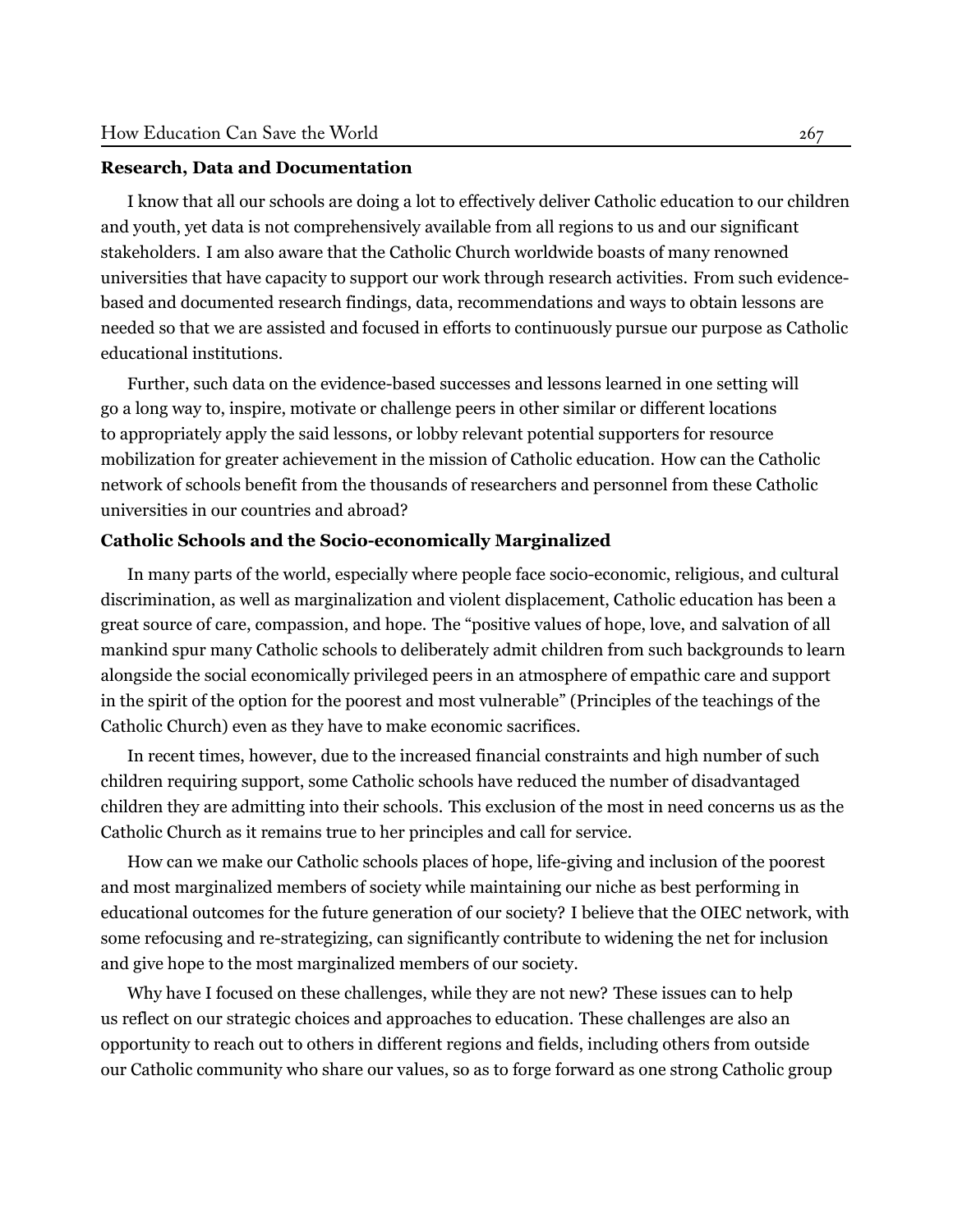of educators. In addition, it is in acknowledging our challenges that we are able to move forward and seek solutions. We have to take advantage of our strengths and opportunities for fulfilling the mission of Catholic education.

Our Catholic educational institutions worldwide stand out for quality and humanism, as well as formation in faith, positive values and character, and academic excellence. How can the network of Catholic schools sustain these positive attributes that have worked for us for many centuries in the past and 'saved' so many people through the generations?

## **Moving Forward and Call for Action**

I suggest the following actions:

- 1. Telling our story, with no apology, of provision of holistic quality education. We need to be clear on what we have achieved worldwide and the values we have inculcated in millions of citizens and their socio-economic impact on societies.
- 2. Building capacity for teachers in faith, Catholic identity, and leadership
- 3. Equipping Church leaders with skills and the ability to engage in the public space on issues that affect Catholic education at the local and international levels. This ability includes communication skills, profile, and tenacity.
- 4. Collaborating closely with Catholic universities to facilitate research in Catholic identify, teacher training and formation, and leadership. This would enable development of evidencebased interventions that enhance Catholic identity worldwide.
- 5. Facilitating National Education Commissions to engage in policy formulation and advocacy
- 6. Rediscovering what we have, what we have lost, and reclaiming it. Could we document our successes and our uniqueness
- 7. Enhancing our quality, standards, and processes so that Catholic schools continue to be of the highest quality and values; thus becoming schools that are the right choice for all children.

## **Conclusion**

Thus, my firm conviction, guided by our faith, our Christian values, the principles of Catholic education, our unity in diversity, our commitment, and our passion is that the provision of holistic education offers an opportunity to save the world. During the three days of the conference, please do remember that people judge education on the type of products schools produce, not grades. Catholic schools worldwide have produced leaders of integrity. Leaders who have witnessed by